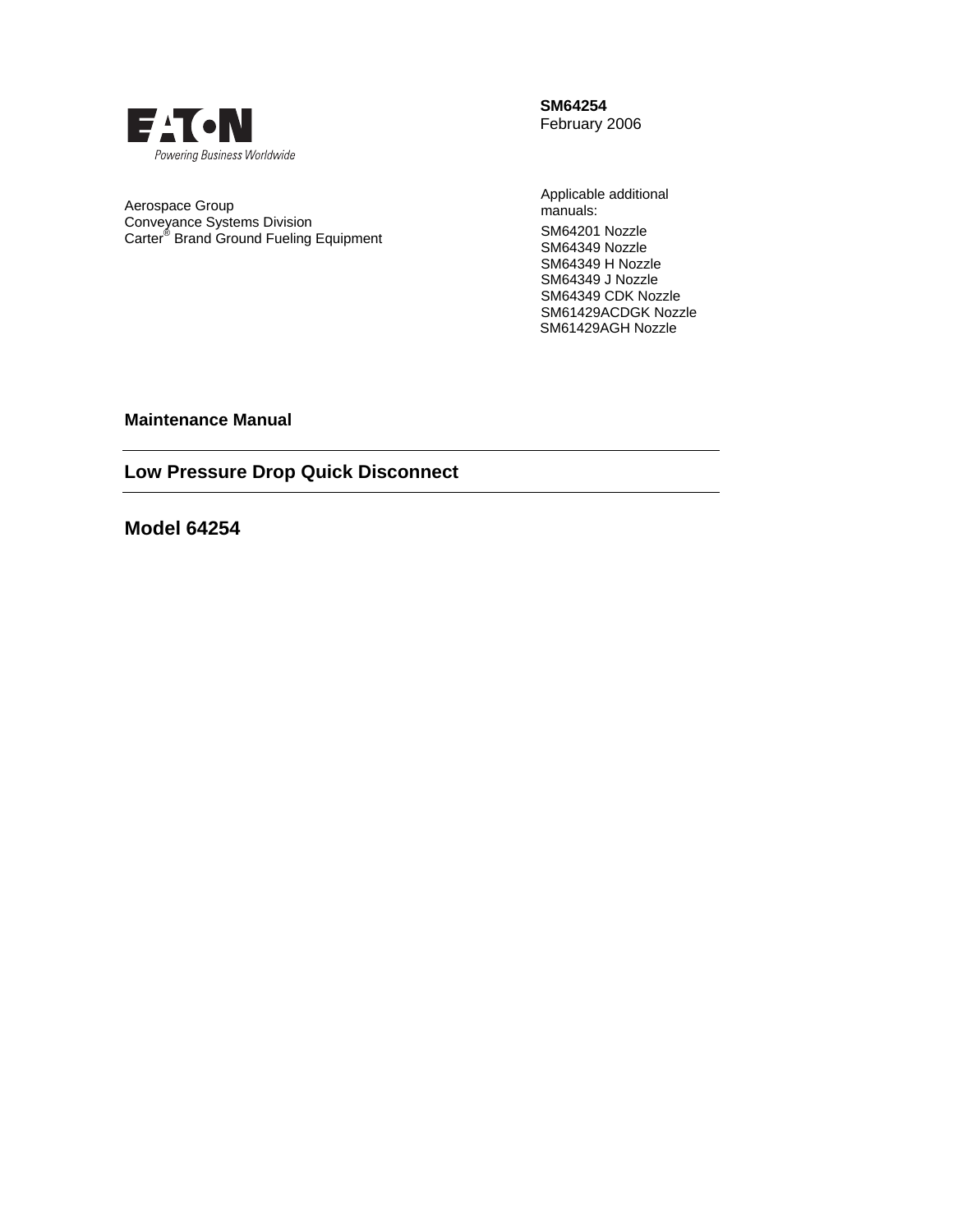## TABLE OF CONTENTS

## Page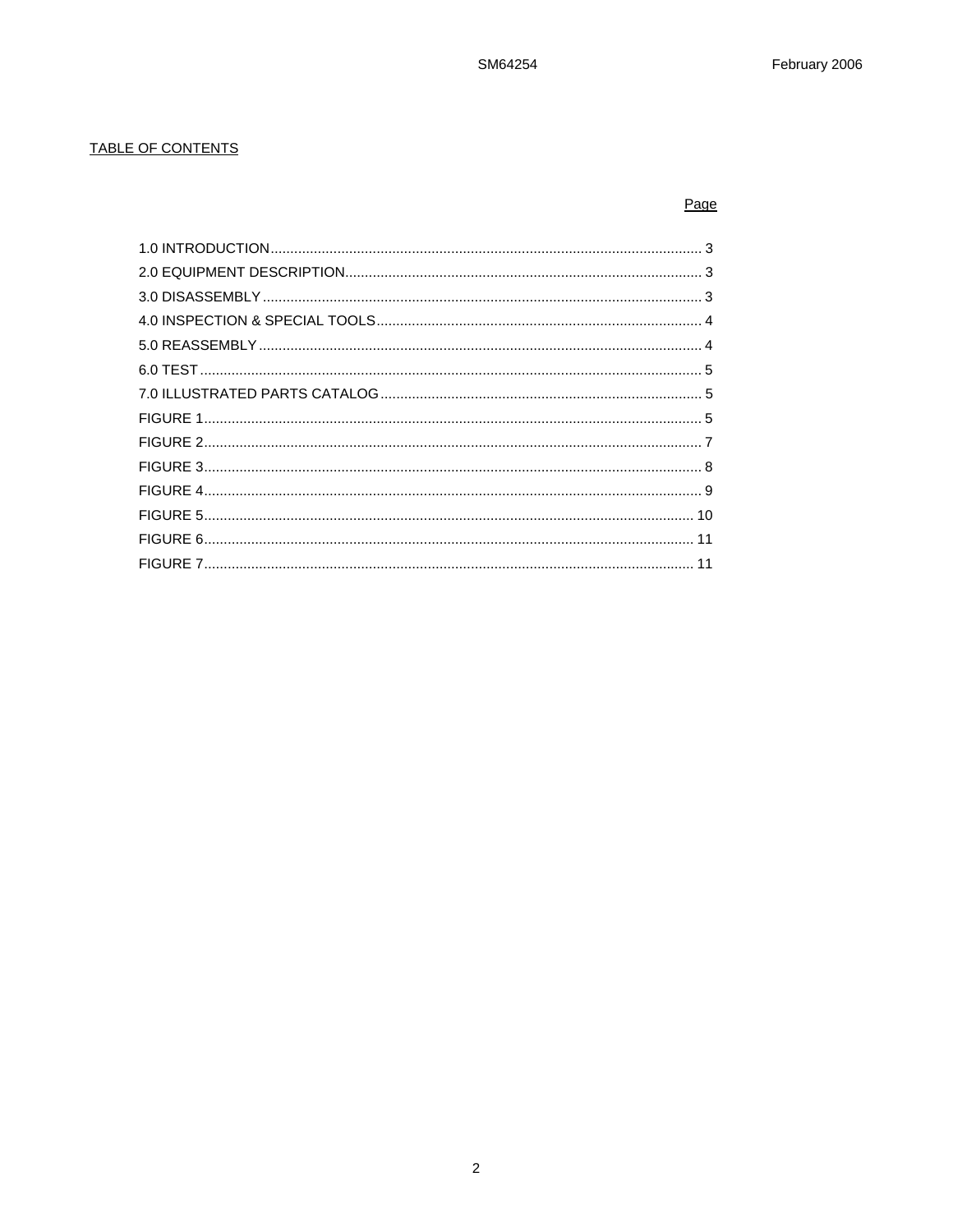#### **Maintenance, Overhaul & Test Instructions Model 64254 Low Pressure Drop Quick Disconnect**

#### 1.0 INTRODUCTION

This manual furnishes detailed instructions covering the maintenance and overhaul of Eaton's Carter brand Model 64254 Quick Disconnect designed to mate Carter brand

#### 2.0 EQUIPMENT DESCRIPTION

Model 64254 is a low pressure drop version of a dry break quick disconnect designed for use on any D-1/D-2 military nozzle. It is available as Option 6YH, 6YL and 6YP on nozzle Model 64201. The unit is designed to allow for a higher

#### 3.0 DISASSEMBLY

- 3.1 Regardless of which option one has the first step is to separate the female half from either male half (Option E or W) or remove the dust plug (Option Q). Remove Option X Safety Clip if present and set aside. Depress both latches on the sleeve and pull the sleeve toward the inlet (hose end). Pull out the male half or dust plug. Set them aside for later disassembly if necessary.
- 3.2 Female Half 47584-1, -2 & -3 Refer to Figure 2.

Remove 8 Bolts (1) and separate the Inlet Adapter (2) from the assembly.

- Insert the Outlet Adapter or Dust Plug (E, W or Q) into the unit to open the flapper. Remove the Cotter Pin (4) and Washers (5) from the flapper. Discard the cotter key and keep the washer for reuse.
- Remove the outlet adapter or dust plug. Set aside for disassembly as noted later.
- The Flapper Assembly (6) can be removed from the Inlet Adapter by pulling it off of the Spring Pins (7). Do not remove spring pins unless it is damaged. They are not normally replaceable parst.
- The flapper, Hinge (8) and Hinge Pin (9) can be removed.
- Remove and discard O-ring (11).
- Reach into the outlet end of the unit and remove and discard O-ring (13).
- Before further diaassembly is done, it is suggested that a pre-disassembly Inspection of sleeve assy as follows:

A. Slide the sleeve assy to the locked postion (away from the outlet and allow it to lock in place.

military nozzle Models 61429, 64349 and 64201. This item will also mate with any other D-1 or D-2 nozzle but was not available on earlier Carter brand D-1/D-2 style nozzes.

flow rate under normal refueling pressures. When disconnected the hose side of the unit is a dry break type allow spillage of only the fuel trapped within the nozzle itself.

B. Attempt to insert gauge IF220351 into the inet end (flapper end). If the gauge slides into the part, the sleeve is worn out and has to be replaced. If the gauge does not enter the part, the unit is acceptable for use and disassembly can continue as below.

> While holding the sleeve assy in the retracted position remove Retaining Ring (23). Use a small blade screw driver or a sharp pointed instrument to lift one end of the retaining ring free from its groove and peel the ring off of the Housing (14). Remove the sleeve assy, Spring (17), and Balls (15).

• The spring loaded Spring Guide (12) with its attached parts can be removed from the unit. It is not necessary to remove the cotter pin and washers from this part of the unit unless they are damaged.

The spring guide with the attached Link (10) can be removed from the open end of the unit. Unless the parts are damaged it is not necessary to remove the cotter key and washers from the spring guide end of the unit. If necessary to repair these parts, remove the cotter pin and washers and discard the cotter pin. The link can then be separated from the spring guide.

If the Sleeve (19), Pin (21), latches, and Springs (22) are not damaged do not disassemble the sleeve assy further. If necessary to replace either the latches or the springs, using a .093 (2.362 mm) drift pin drive the pin out of the sleeve assembly.

The Spring (16) can then be removed.

3.3 Military Male Half Adapter – 47633 (Option E).

The Ball Race Rings (27) need not be disassembled from the adapter unless evidence of wear or brinelling is apparent. Removal requires the use of tool number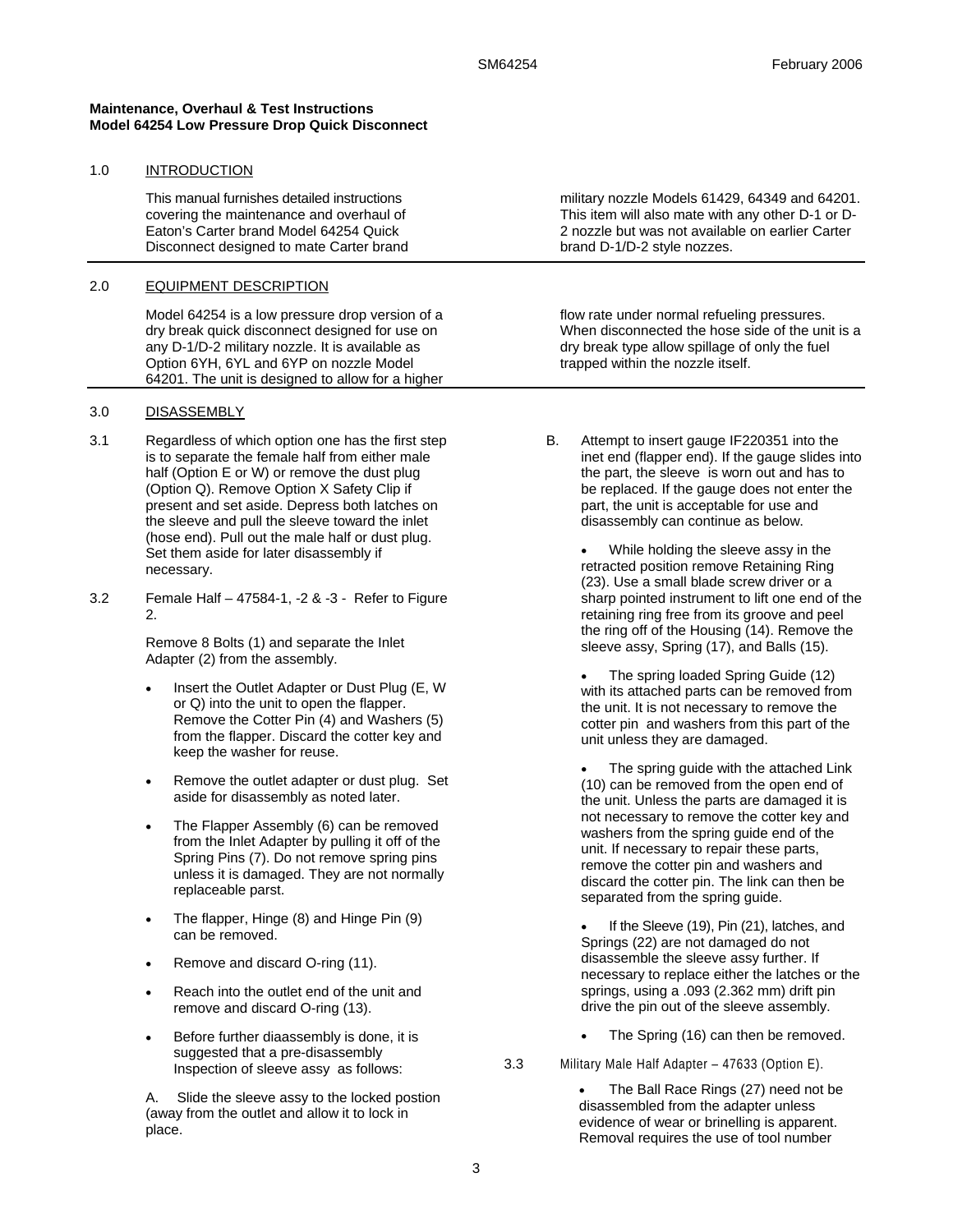210367 to prevent damage to the adapter. The tool is slipped onto the adapter and one end of the race ring is carefully pried up onto the tool surface. The race ring is then carefully unwound from the adapter onto the tool. The tool is then removed from the adapter. Refer to Figure 6 for further information.

- Remove and discard O-ring (26).
- 3.4 Dust Plug 47568 (Option Q)

• Inspect the Ball Race Rings (36) for wear and if there is need to replace them refer to paragraph 3.3.

#### 4.0 INSPECTION & SPECIAL TOOLS

Special tools 210367 Ring Removal Tool and 44752 Ring Installation Tool are required if the wear rings on the male halves or dust plug are to be replaced.

It is recommended that the following parts be replaced at each overhaul:

| Part Number  | Description | Used on Option |
|--------------|-------------|----------------|
| GF24665-1011 | Cotter Pin  | All            |
| 221826       | $O$ -ring   | Αll            |
| GF29513-234  | $O$ -ring   | Αll            |

#### 5.0 REASSEMBLY

- 5.1 Reassemble in reverse order of disassembly (Refer to Figures 2-5), observing the following:
- 5.1.1 Make certain all components are clean and free from oil, grease, or any other corrosion resistant compound on all interior or exterior surfaces. Wash all parts with cleaning solvent, Federal Specification P-D-680 or equivalent, and dry thoroughly with a clean, lint-free cloth or compressed air.

## **WARNING:**

Use cleaning solvent in a well-ventilated area. Avoid breathing of fumes and excessive solvent contact with skin. Keep away from open flame.

- 5.1.2 NOTE: A light coat of petrolatum, Federal Specification VV-P-236 or equivalent commercial quality, can be applied to all O-rings and screws for ease of installation.
- 5.1.3 Reassembly in reverse order of disassembly noting the following:

A. If a wear ring was removed use special installatin tool shown in Figure 7 to reinstall it.

B. When installing the cotter pin onto the flapper be sure to bend the ends tightly around the hinge pin to retain properly.

If the attaching Cable (34) is not worn do not remove it. If worn, cut it to replace with a new cable.

• A crimping tool wll be needed to retain the cable by crimping Swedge Sleeves (34).

• Ring (35) can be assembled before the swedging operation or after by threading into place.

3.5 3" NPT Outlet Adapter – 47634 (Option W)

• Inspect the Ball Race Rings (39) for wear and if there is need to replace them refer to paragraph 3.3.

201201-151 O-ring E Inspect all metal parts for dings, gouges, abrasions, etc. Use 320 grit paper to smooth and remove sharp edges. Replace any part with damage exceeding 15% of local wall thickness. Use Alodine 1200 to touch up bared aluminum.

 Use 44752 Ring Installtion Tool if the wear rings were removed from the 64254. A cable crimping tool will be needed if the dust plug cable assembly is to be replaced.

C. Note that O-ring (11) has to be shaped to fit into the special shapped groove.

D. If either of the latches and springs were removed during disassembly, position the latch into the approximate location required. One of the holes, for the pin), is larger than the other to allow easier installation. Push the Pin into the larger hole and into one leg of the Latch. Push the Spring under the Latch, with the open ends of the Spring against the Housing, until the pin can be inserted into the coil diameter and on into the other hole of the latch. Locate the other hole in the sleeve and drive the pin into it for approximately 0.25 (6.35 mm). Check to see that the latch is spring loaded and will return from the fully depressed position. When installing the sleeve assy, spring and balls it is recommended that the balls be coated with petroleum jelly to retain them in the holes in the housing.

E. If the dust plug cable assembly was cut or has to be replaced insert one end of the cable into the hole in the dust plug and loop back. Slid a Swedge Sleeve (34) onto both ends of the loop. Leave approximately 0.2" (5 mm) of the free end of the cable and swedge it to retain. Loop the other free end into the hole in the inlet adapter and swedge in the same manner.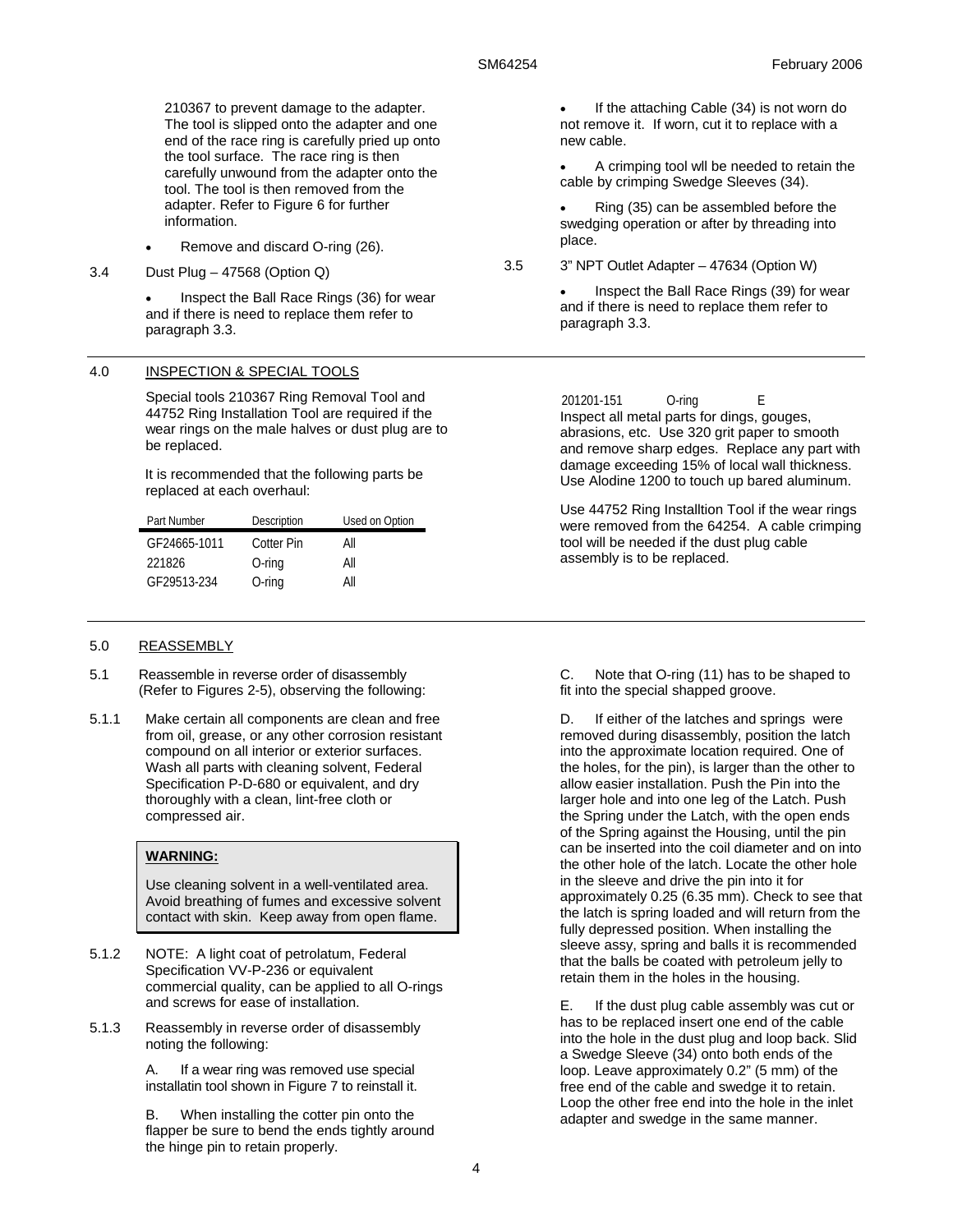## 6.0 TEST

6.1 The Unit shall be tested as a part of a completed nozzle or coupler as instructed in SM61429, SM64349 or SM64201.

## 7.0 ILLUSTRATED PARTS CATALOG

 Table 1.0 tabulates the parts and sub-assemblies comprising the various inlet assemblies. The item numbers of the table are keyed to the exploded view of the units diagrammed in Figures 1 thru 5.

## **TABLE 1.0**

## **Model 64254 Low Pressure Drop Dry Break Quick Disconnect**

### **Available Options**

|      |          |                    |                                                | Qty/ | Used on       | Spares/10 |
|------|----------|--------------------|------------------------------------------------|------|---------------|-----------|
| Fig. | Item No. | <b>Part Number</b> | <b>Description</b>                             | Assy | <b>Option</b> | Units/Yr. |
|      | Α        | 44373-40           | Screen assembly - 40-mesh                      |      |               |           |
|      | в        | 44373-60           | Screen assembly - 60-mesh                      |      | в             |           |
|      | С        | 44373-100          | Screen assembly - 100-mesh                     |      |               |           |
|      |          | 47633              | Military outlet male half - QD                 |      |               |           |
|      | н        | 47584-2            | Female half $-$ QD $-$ 2 1/ <sub>2</sub> " NPT |      | н             |           |
|      |          | 47584-3            | Female half $-$ QD $-$ 3" NPT                  |      |               |           |
|      | Р        | 47584-1            | Female half $-$ QD $-$ 2" NPT                  |      |               |           |
|      | Ő        | 47568              | Dust plug - femalf half                        |      | Q             |           |
|      | W        | 47634              | Outlet male half $-$ QD $-$ 3" FNPT            |      | W             |           |
|      |          | 210641             | Safety clip                                    |      |               |           |



**Figure 1 - 64254 Options**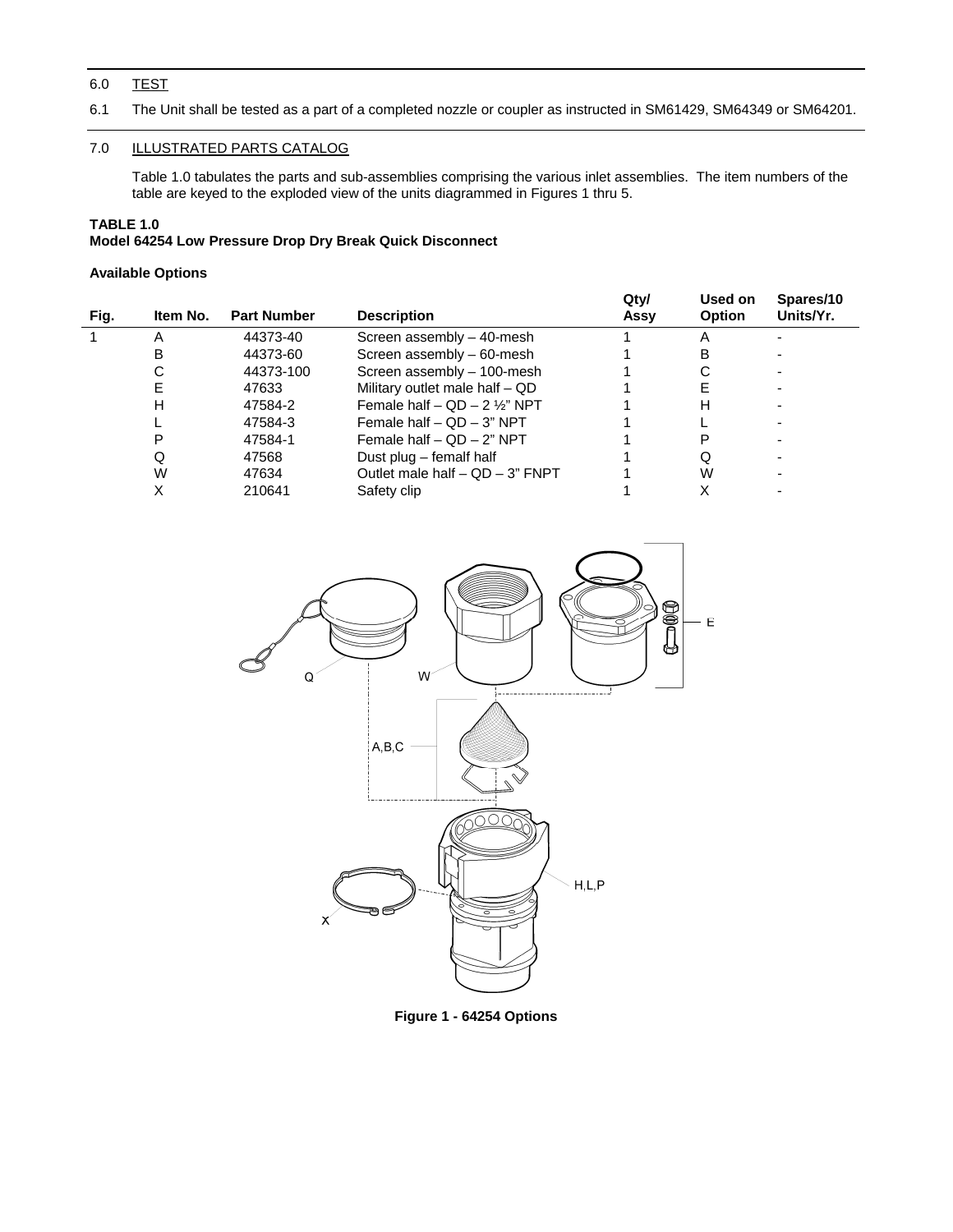## **TABLE 2.0 47584 Low Pressure Drop Dry Break Quick Disconnect – Female Half**

47584-1 is used on Option P 47584-2 is used on Option H 47584-3 is used on Option L

|      | <b>Item</b>      |                    |                                     |                         | Used on       | Spares/10 |
|------|------------------|--------------------|-------------------------------------|-------------------------|---------------|-----------|
| Fig. | No.              | <b>Part Number</b> | <b>Description</b>                  | Qty/ Assy               | <b>Option</b> | Units/Yr. |
| 2    | 1                | GF16998-28L        | Bolt                                | 8                       | All           |           |
|      | $\overline{c}$   | 221831             | Inlet adapter $-2$ " NPT            | 1                       | 1             |           |
|      |                  | 221820             | Inlet adapter $-2\frac{1}{2}$ " NPT | 1                       | 2             |           |
|      |                  | 221830             | Inlet adapter $-3$ " NPT            | 1                       | 3             |           |
|      | 3                | 221828             | Flapper hinge pin                   | 1                       | All           |           |
|      | 4                | GF24665-1011       | <b>Cotter Pin</b>                   | $\overline{\mathbf{4}}$ | All           | 40        |
|      | 5                | 5710-454-30        | Washer                              | 4                       | All           |           |
|      | 6                | 47567              | Flapper                             | 1                       | All           |           |
|      | 7                | GF16562-224        | Spring pin                          | 2                       | All           |           |
|      | 8                | 221824             | Hinge                               | 1                       | All           |           |
|      | $\boldsymbol{9}$ | 221827             | Hinge pin                           | 2                       | All           |           |
|      | 10               | 221822             | Link                                | 2                       | All           |           |
|      | 11               | 221826             | O-ring                              | 1                       | All           | 10        |
|      | 12               | 221821             | Spring guide                        | 1                       | All           |           |
|      | 13               | GF29513-234        | $O$ -ring                           | 1                       | All           | 10        |
|      | 14               | 221819             | Body                                | 1                       | All           |           |
|      | 15               | GF19060-4818       | Ball                                | 16                      | All           |           |
|      | 16               | 221825             | Spring                              | 1                       | All           |           |
|      | 17               | 221848             | Spring                              | 1                       | All           |           |
|      | 18               | 44659              | Sleeve assembly                     | 1                       | All           |           |
|      | 19               | 209884             | Sleeve                              | 1                       | All           |           |
|      | 20               | 209885             | Latch                               | 2                       | All           |           |
|      | 21               | 210151-3           | Pin                                 | $\boldsymbol{2}$        | All           |           |
|      | 22               | 209946             | Spring                              | $\overline{c}$          | All           |           |
|      | 23               | RS-354-S           | Retaining ring                      | 1                       | All           |           |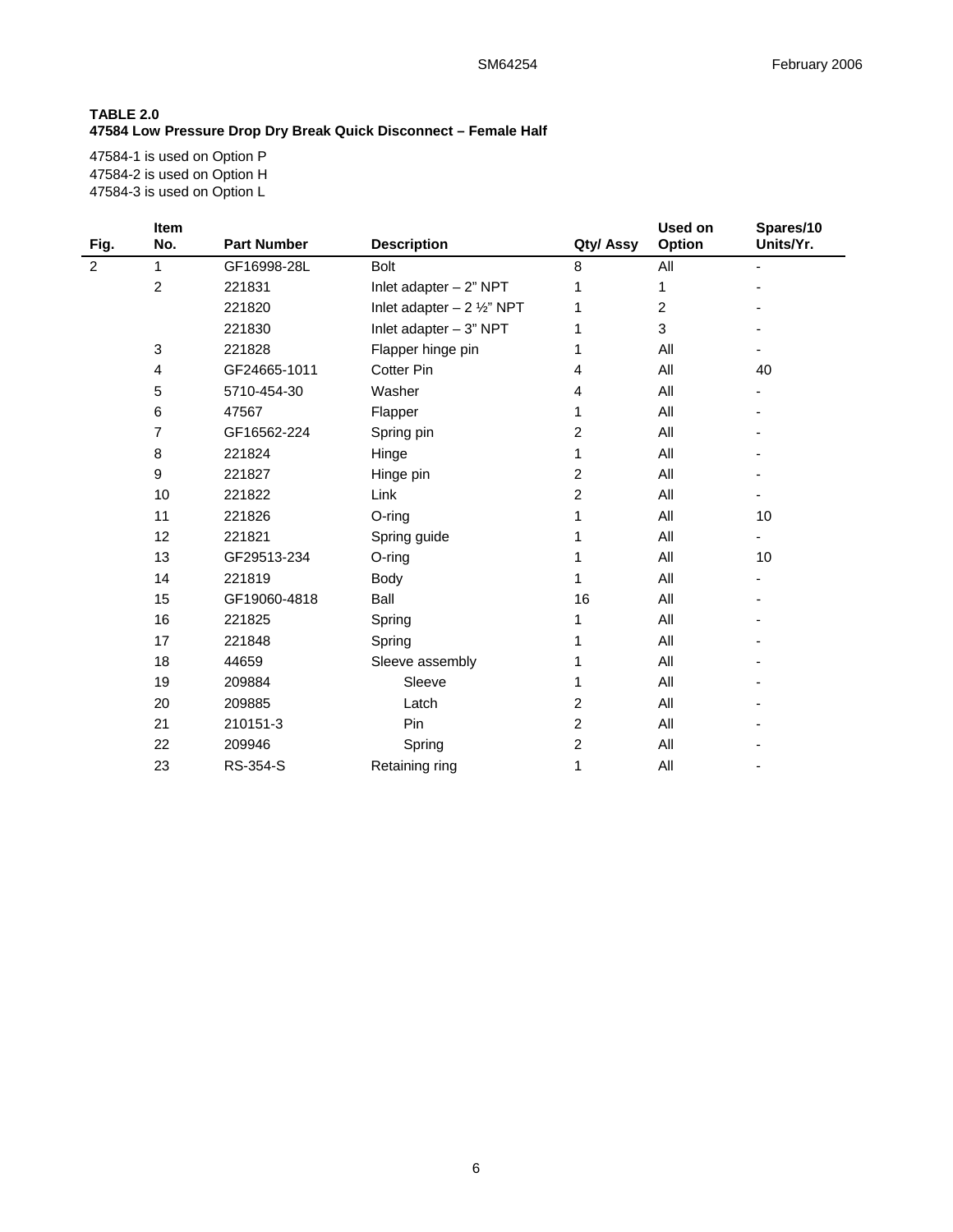

**Figure 2 – 47584-1, -2 & -3 Female Half QD**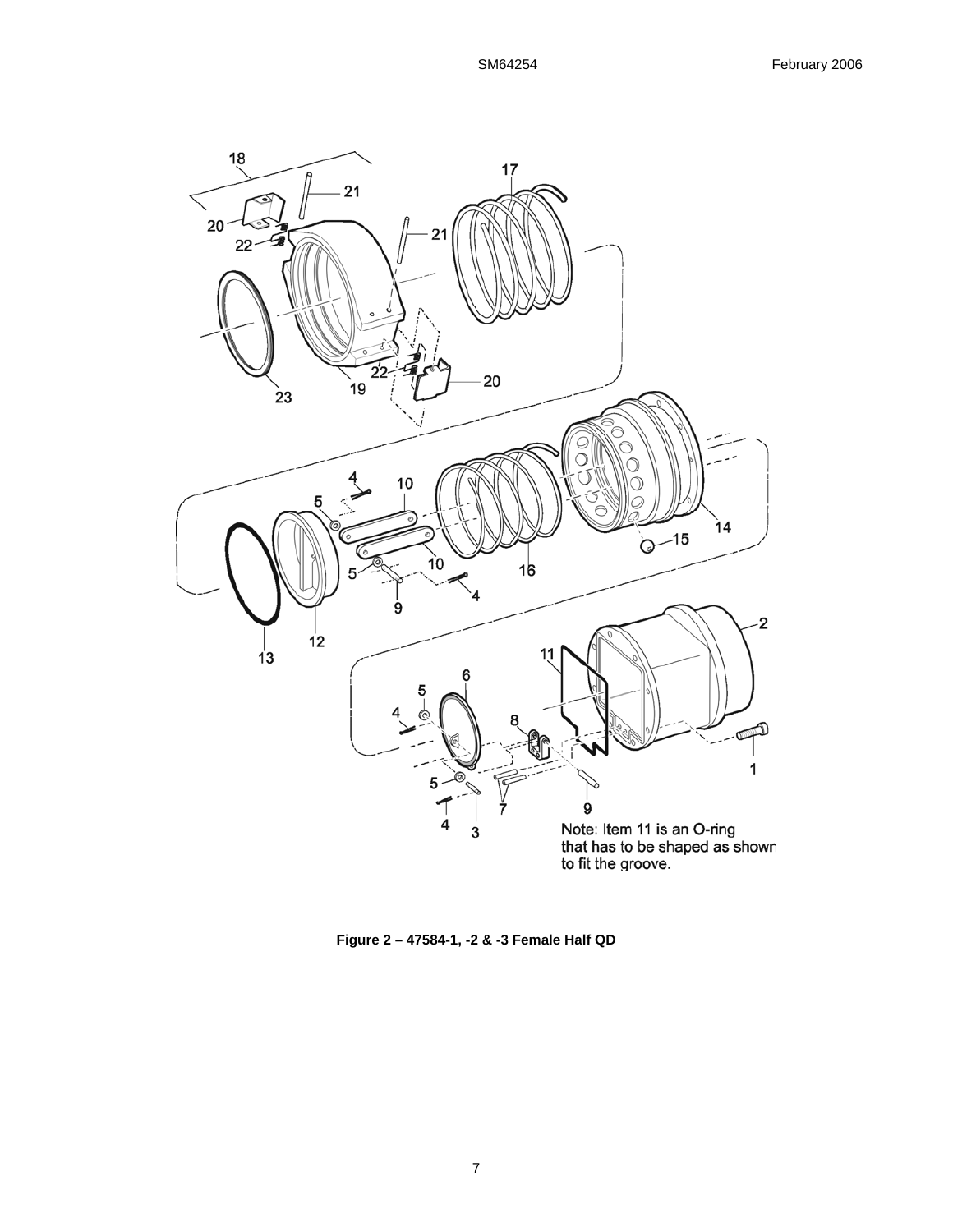| <b>TABLE 3</b> |                                                          |  |
|----------------|----------------------------------------------------------|--|
|                | <b>Option E - 47633 Military Outlet Adapter Assembly</b> |  |

| Fig. | Item No. | <b>Part Number</b> | <b>Description</b>       | Qty/ Assy | Used on<br><b>Option</b> | Spares/10<br>Units/Yr. |
|------|----------|--------------------|--------------------------|-----------|--------------------------|------------------------|
| 3    | 24       | 47633              | Outlet Adapter, Military |           | Е                        | -                      |
|      | 25       | 221829             | Adapter                  |           | E                        |                        |
|      | 26       | 201201-151         | O-ring                   |           | E                        | 10                     |
|      | 27       | 207364             | Wear Ring                | 2         | E                        | -                      |
|      | 28       | GF35308-334        | <b>Bolts</b>             | 6         | E                        | -                      |
|      | 29       | GF960C516          | Washers                  | 12        | E                        |                        |
|      | 30       | GF21083-C5         | <b>Nuts</b>              | 6         |                          |                        |



**Figure 3 - Option E – Military Male Half QD – 47633**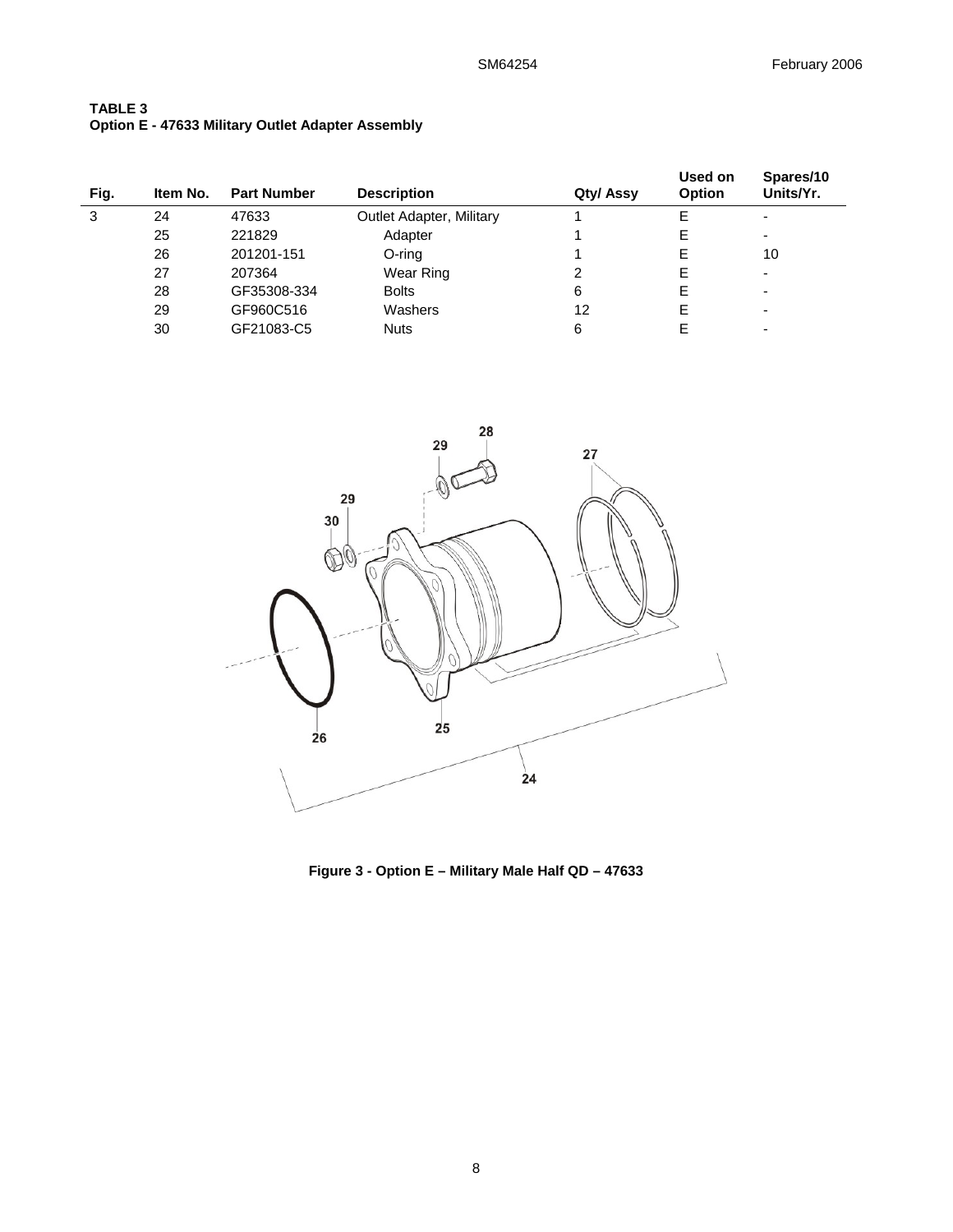# **TABLE 4 – Option Q Dust Plug Assembly**

| Fig.           | Item No. | Part Number  | <b>Description</b> | Qty/ Assy | Used on<br>Option | Spares/10<br>Units/Yr. |
|----------------|----------|--------------|--------------------|-----------|-------------------|------------------------|
| $\overline{4}$ | 31       | 47568        | Dust Plug Assembly |           | u                 |                        |
|                | 32       | 221832       | Dust Plug          |           | w                 |                        |
|                | 33       | 82499-2300   | Cable              |           | w                 |                        |
|                | 34       | $22 - 2 - G$ | Swedge Sleeve      |           | w                 |                        |
|                | 35       | 220482       | Ring               |           | w                 | -                      |
|                | 36       | 207364       | Wear Ring          |           |                   |                        |



**Figure 4 - Option Q – Dust Plug - 47568**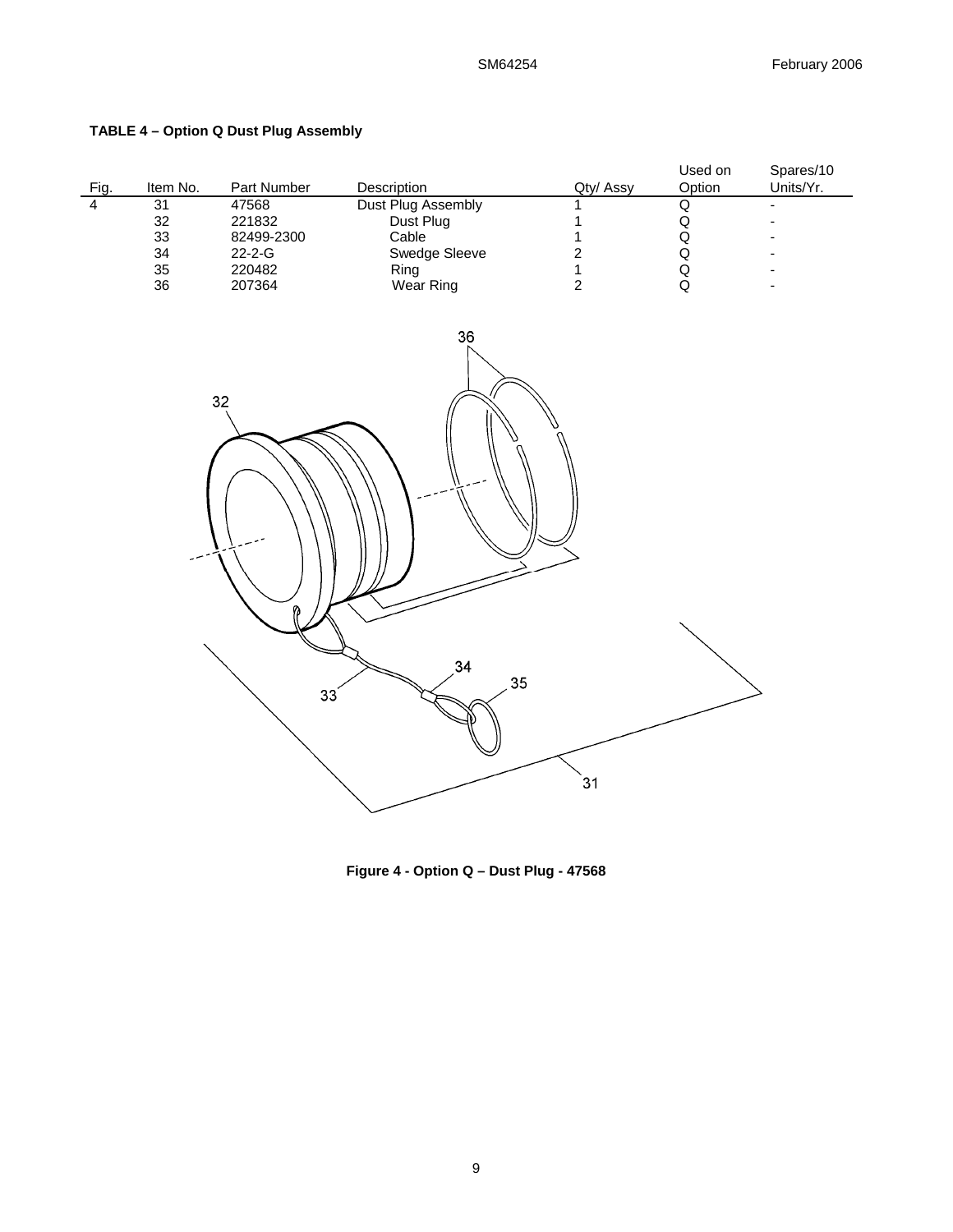Spares/10

Used on

| TABLE 5 – 3" NPT Outlet Adapter – 47634 |  |  |  |  |
|-----------------------------------------|--|--|--|--|
|-----------------------------------------|--|--|--|--|

| Fig.       | Item No.           | Part Number               | Description                                    | Qty/ Assy        | Option              | Units/Yr. |
|------------|--------------------|---------------------------|------------------------------------------------|------------------|---------------------|-----------|
| $\sqrt{5}$ | $37\,$<br>38<br>39 | 47634<br>221920<br>207364 | Outlet Adapter, 3" NPT<br>Adapter<br>Wear Ring | $\boldsymbol{2}$ | ${\sf W}$<br>W<br>W | ÷         |
|            |                    |                           | 38                                             | 39               |                     |           |

**Figure 5 – 3" NPT Outlet Adapter – 47634** 

 $37$ 

- Notes: 1. The recommended spare parts shown above are the number required to support 10 Units for one year or each overhaul whichever is sooner. These quantities do not include replacement spares for intermediate replacement of parts required by abuse or misuse of the equipment. The recommended quantities are based on the ratio of spare parts sold for each unit during a one year period of time. The actual quantity required will vary from location to location.
	- 2. All part numbers beginning with "GF" are interchangeable with those beginning with either "AN" or "MS". If the "GF" is followed by three numbers it is interchangeable with and "AN" part, otherwise it is interchangeable with an "MS" part of the same number.
	- 3. The 64254H, L or P were only available on the 64201 as options 6YH, 6YP and 6Yl. Any of them will fit onto any D-1 or D-2 Nozzle.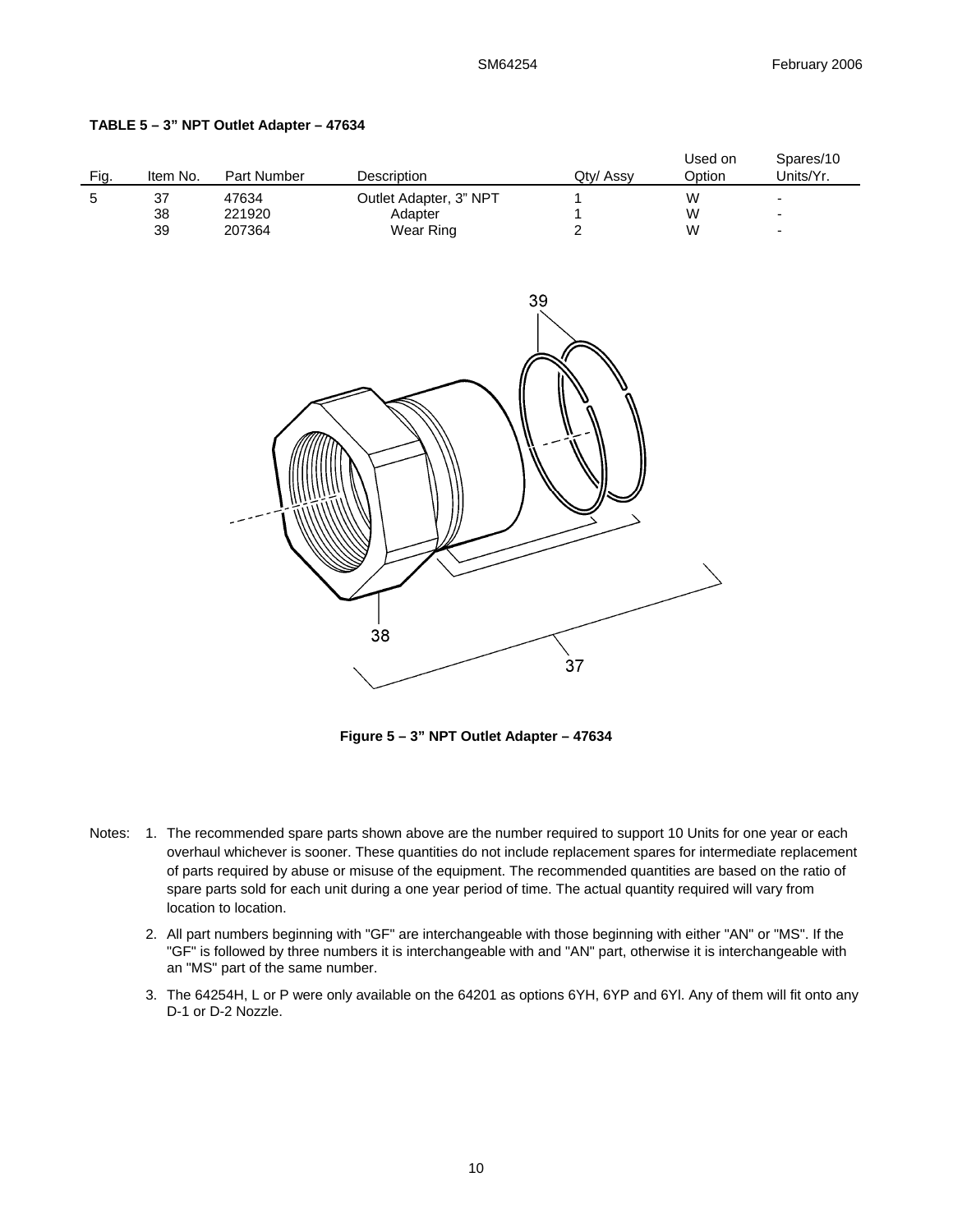

**Figure 6 – 210367 Wear Race Removal Tool**



44752 Ring Installation Tool

**Figure 7 - Ball Groove Wear Ring Installation**